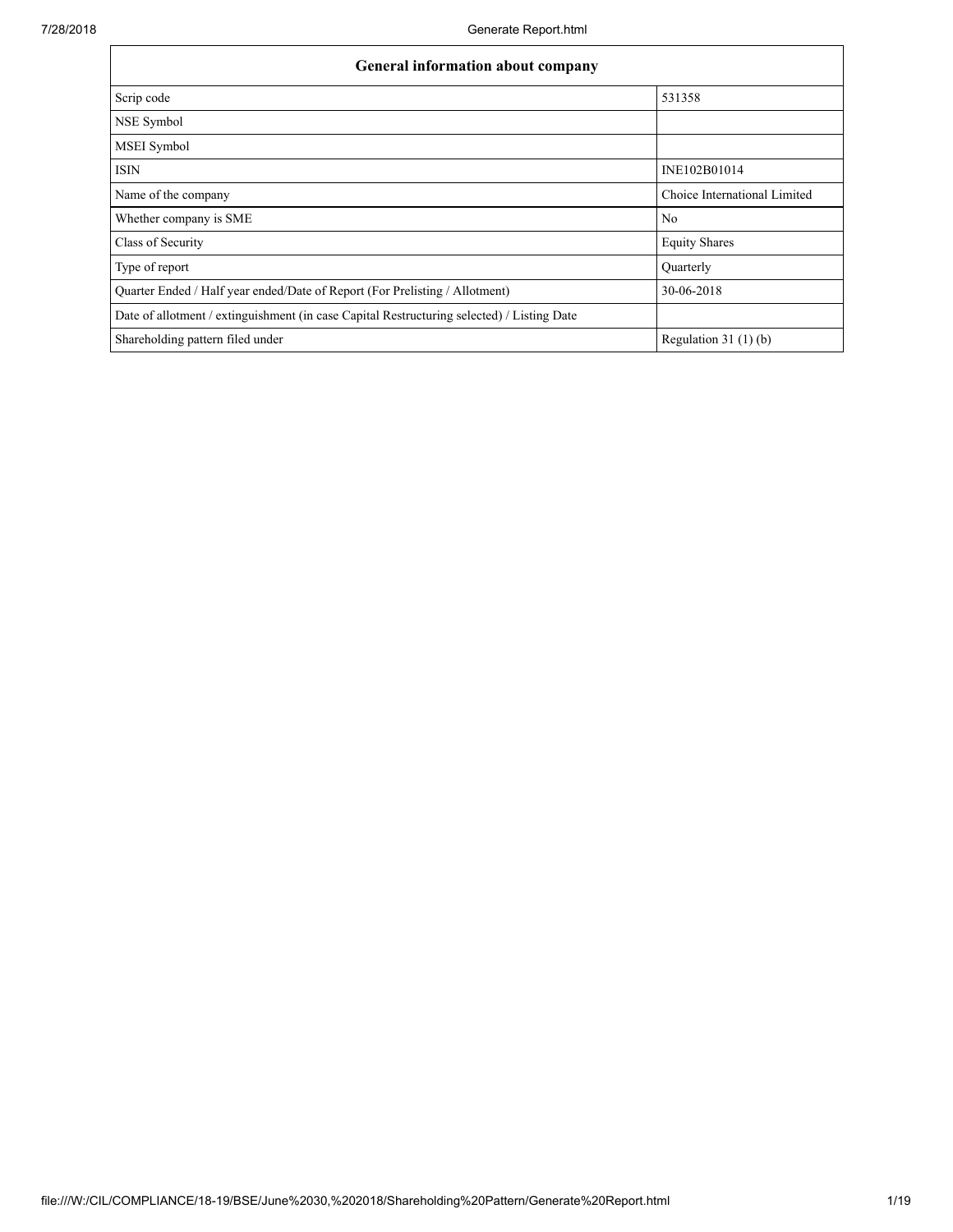|                       | <b>Declaration</b>                                                                        |                |                                |                       |                             |  |  |  |  |  |  |  |
|-----------------------|-------------------------------------------------------------------------------------------|----------------|--------------------------------|-----------------------|-----------------------------|--|--|--|--|--|--|--|
| Sr.<br>N <sub>0</sub> | Particular                                                                                | Yes/No         | Promoter and<br>Promoter Group | Public<br>shareholder | Non Promoter-<br>Non Public |  |  |  |  |  |  |  |
| $\mathbf{1}$          | Whether the Listed Entity has issued any partly paid up shares?                           | N <sub>0</sub> | N <sub>0</sub>                 | N <sub>0</sub>        | N <sub>0</sub>              |  |  |  |  |  |  |  |
| 2                     | Whether the Listed Entity has issued any Convertible Securities<br>?                      | N <sub>0</sub> | No.                            | N <sub>0</sub>        | N <sub>0</sub>              |  |  |  |  |  |  |  |
| 3                     | Whether the Listed Entity has issued any Warrants?                                        | N <sub>0</sub> | No.                            | N <sub>0</sub>        | N <sub>0</sub>              |  |  |  |  |  |  |  |
| $\overline{4}$        | Whether the Listed Entity has any shares against which<br>depository receipts are issued? | N <sub>0</sub> | No.                            | N <sub>0</sub>        | N <sub>0</sub>              |  |  |  |  |  |  |  |
| 5                     | Whether the Listed Entity has any shares in locked-in?                                    | Yes            | Yes                            | N <sub>0</sub>        | N <sub>0</sub>              |  |  |  |  |  |  |  |
| 6                     | Whether any shares held by promoters are pledge or otherwise<br>encumbered?               | N <sub>0</sub> | No.                            |                       |                             |  |  |  |  |  |  |  |
| 7                     | Whether company has equity shares with differential voting<br>rights?                     | N <sub>0</sub> | No                             | N <sub>0</sub>        | N <sub>0</sub>              |  |  |  |  |  |  |  |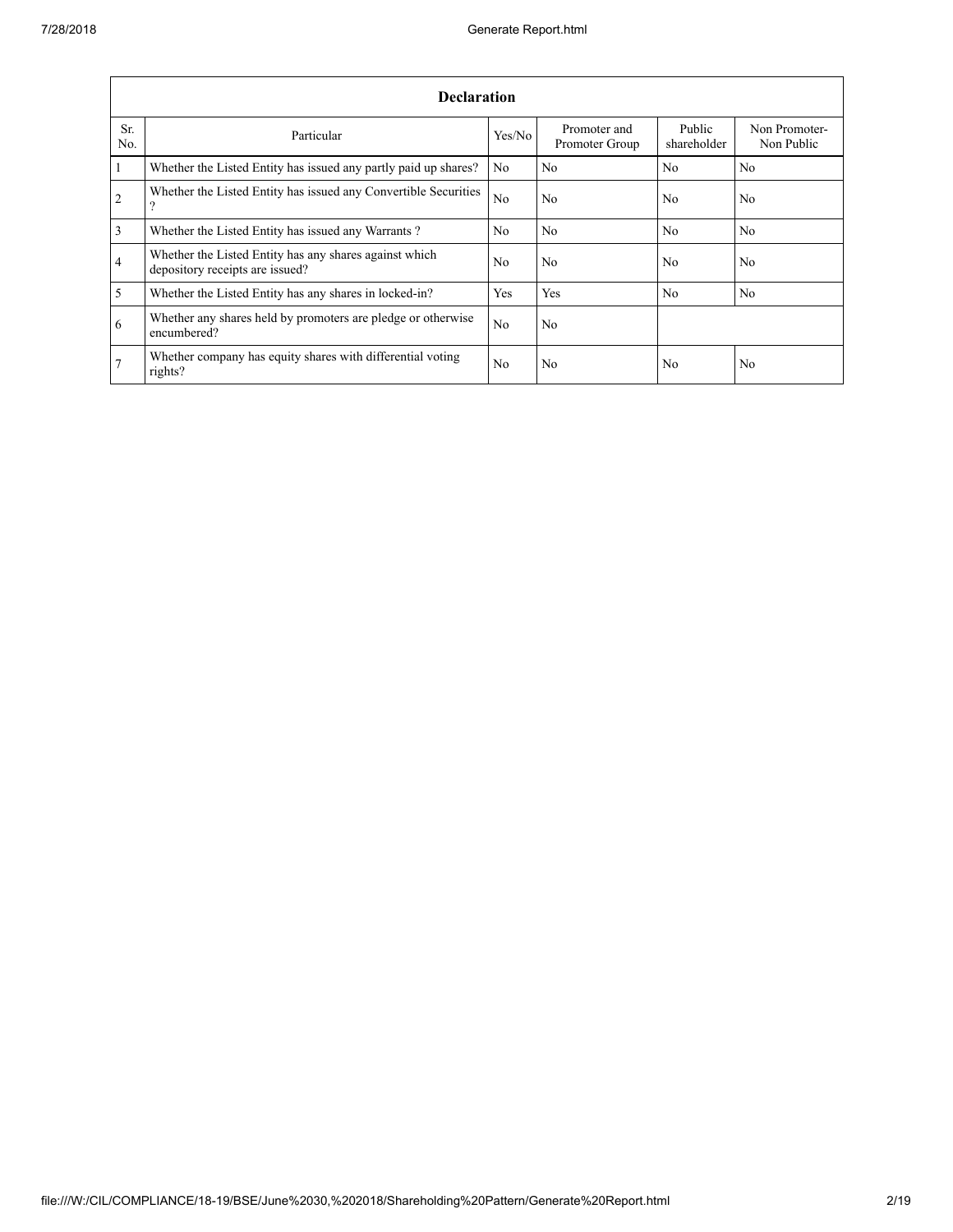|                 | Category                                  | Nos. Of      | No. of<br>fully paid  | No. Of<br>Partly<br>paid-up | No. Of<br>shares         | Total nos.<br>shares                                                                                                     | Shareholding as a<br>% of total no. of | Number of Voting Rights held in each<br>class of securities (IX) |  |            |                |               |       |
|-----------------|-------------------------------------------|--------------|-----------------------|-----------------------------|--------------------------|--------------------------------------------------------------------------------------------------------------------------|----------------------------------------|------------------------------------------------------------------|--|------------|----------------|---------------|-------|
| Category<br>(1) | of<br>shareholder                         | shareholders | up equity             | equity                      | underlying<br>Depository | shares (calculated<br>held (VII)<br>as per SCRR,<br>$= (IV) +$<br>1957) (VIII) As a<br>$(V)$ + $(VI)$<br>% of $(A+B+C2)$ | No of Voting (XIV) Rights              |                                                                  |  | Total as a |                |               |       |
|                 | (II)                                      | (III)        | shares<br>held $(IV)$ | shares<br>held<br>(V)       | Receipts<br>(VI)         |                                                                                                                          |                                        |                                                                  |  |            | Class eg:<br>X | Class<br>eg:y | Total |
| (A)             | Promoter<br>&<br>Promoter<br>Group        | 17           | 14686538              |                             |                          | 14686538                                                                                                                 | 73.42                                  | 14686538                                                         |  | 14686538   | 73.42          |               |       |
| (B)             | Public                                    | 2140         | 5318262               |                             |                          | 5318262                                                                                                                  | 26.58                                  | 5318262                                                          |  | 5318262    | 26.58          |               |       |
| (C)             | Non<br>Promoter-<br>Non Public            |              |                       |                             |                          |                                                                                                                          |                                        |                                                                  |  |            |                |               |       |
| (C1)            | <b>Shares</b><br>underlying<br><b>DRs</b> |              |                       |                             |                          |                                                                                                                          |                                        |                                                                  |  |            |                |               |       |
| (C2)            | Shares held<br>by<br>Employee<br>Trusts   |              |                       |                             |                          |                                                                                                                          |                                        |                                                                  |  |            |                |               |       |
|                 | Total                                     | 2157         | 20004800              |                             |                          | 20004800                                                                                                                 | 100                                    | 20004800                                                         |  | 20004800   | 100            |               |       |

## Table I - Summary Statement holding of specified securities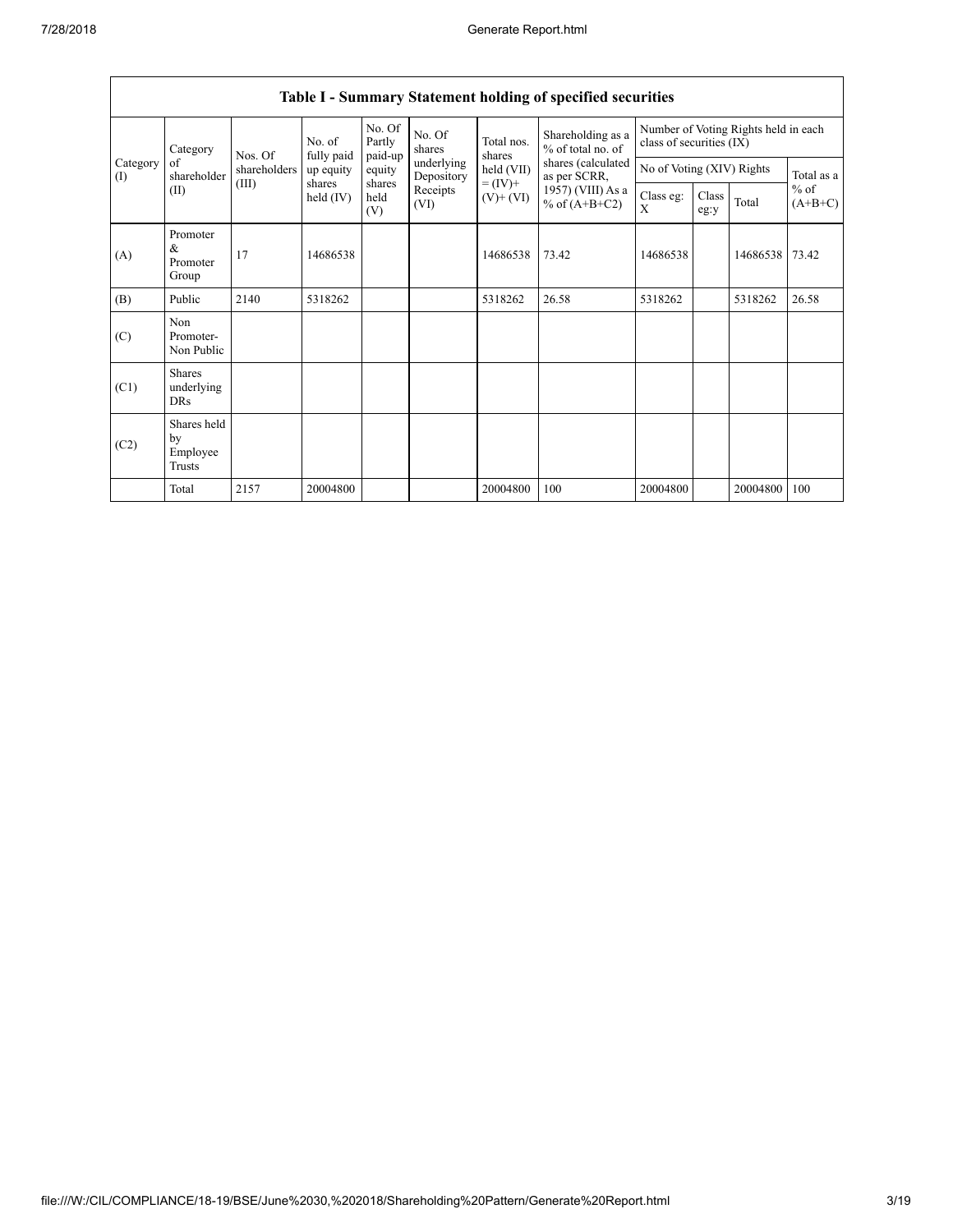|          |                                                         |                                                 |                                    |                                                           | Table I - Summary Statement holding of specified securities                                |                                        |                                                   |                                                                               |                                                         |                                       |
|----------|---------------------------------------------------------|-------------------------------------------------|------------------------------------|-----------------------------------------------------------|--------------------------------------------------------------------------------------------|----------------------------------------|---------------------------------------------------|-------------------------------------------------------------------------------|---------------------------------------------------------|---------------------------------------|
| Category | No. Of<br><b>Shares</b><br>Category<br>Underlying<br>of |                                                 | No. of<br>Shares<br>Underlying     | No. Of Shares<br>Underlying<br>Outstanding<br>convertible | Shareholding, as a<br>% assuming full<br>conversion of<br>convertible<br>securities (as a  | Number of<br>Locked in shares<br>(XII) |                                                   | Number of<br><b>Shares</b><br>pledged or<br>otherwise<br>encumbered<br>(XIII) |                                                         | Number of<br>equity shares<br>held in |
| (1)      | shareholder<br>(II)                                     | Outstanding<br>convertible<br>securities<br>(X) | Outstanding<br>Warrants<br>$(X_i)$ | securities and<br>No. Of<br>Warrants (Xi)<br>(a)          | percentage of<br>diluted share<br>capital) $(XI)$ =<br>$(VII)+(X)$ As a %<br>of $(A+B+C2)$ | No. $(a)$                              | As a<br>$\%$ of<br>total<br>Shares<br>held<br>(b) | No.<br>(a)                                                                    | As a<br>$%$ of<br>total<br><b>Shares</b><br>held<br>(b) | dematerialized<br>form $(XIV)$        |
| (A)      | Promoter<br>&<br>Promoter<br>Group                      |                                                 |                                    |                                                           | 73.42                                                                                      | 10000000                               | 68.09                                             |                                                                               |                                                         | 14686538                              |
| (B)      | Public                                                  |                                                 |                                    |                                                           | 26.58                                                                                      |                                        |                                                   |                                                                               |                                                         | 5244160                               |
| (C)      | Non<br>Promoter-<br>Non Public                          |                                                 |                                    |                                                           |                                                                                            |                                        |                                                   |                                                                               |                                                         |                                       |
| (C1)     | <b>Shares</b><br>underlying<br><b>DRs</b>               |                                                 |                                    |                                                           |                                                                                            |                                        |                                                   |                                                                               |                                                         |                                       |
| (C2)     | Shares held<br>by<br>Employee<br>Trusts                 |                                                 |                                    |                                                           |                                                                                            |                                        |                                                   |                                                                               |                                                         |                                       |
|          | Total                                                   |                                                 |                                    |                                                           | 100                                                                                        | 10000000                               | 49.99                                             |                                                                               |                                                         | 19930698                              |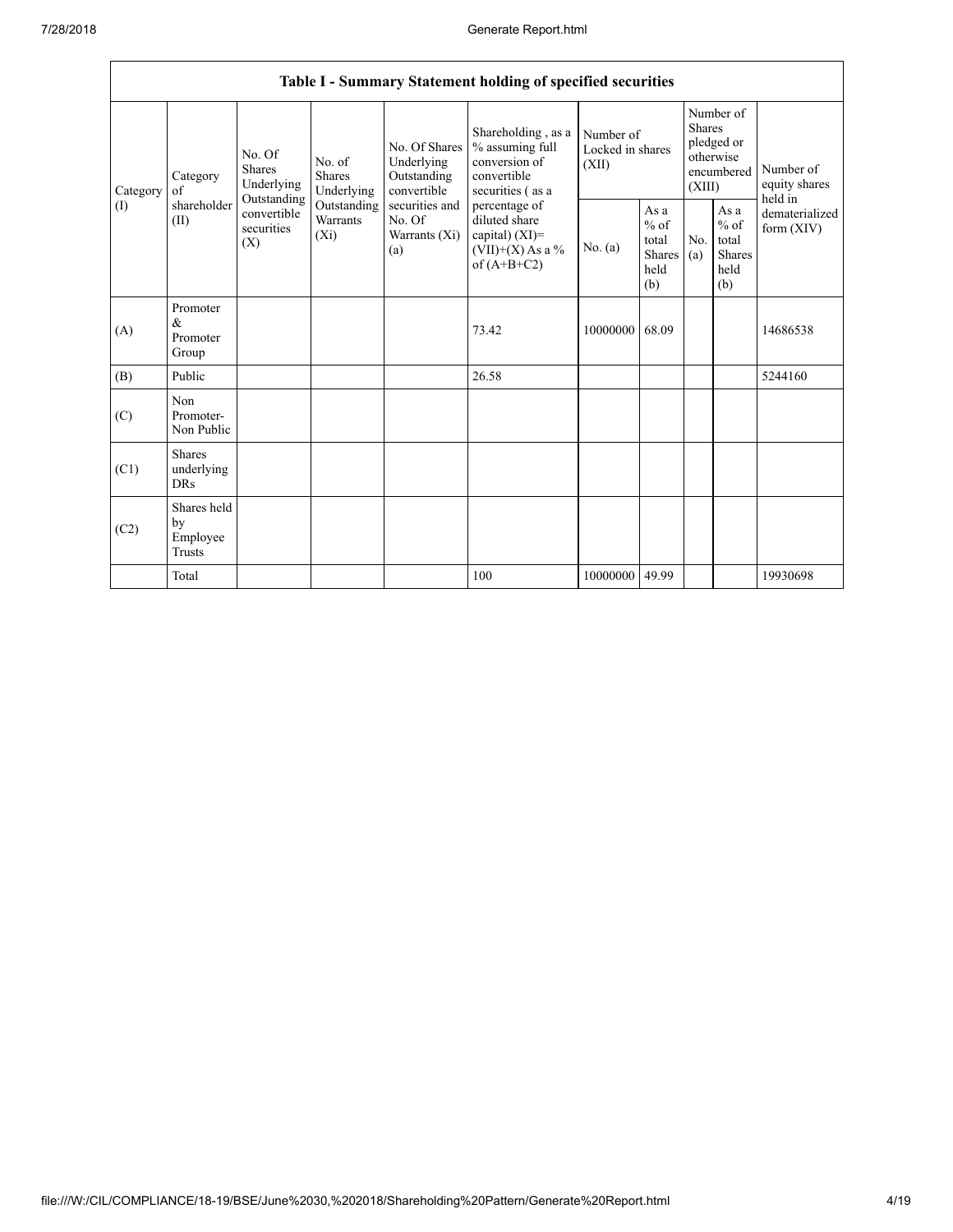|                                                                                                | Table II - Statement showing shareholding pattern of the Promoter and Promoter Group                                |                         |                         |                                 |                                    |                             |                                                      |                           |               |                                      |                                 |
|------------------------------------------------------------------------------------------------|---------------------------------------------------------------------------------------------------------------------|-------------------------|-------------------------|---------------------------------|------------------------------------|-----------------------------|------------------------------------------------------|---------------------------|---------------|--------------------------------------|---------------------------------|
|                                                                                                |                                                                                                                     |                         | No. of                  | No.<br>Of<br>Partly             | No. Of                             | Total nos.                  | Shareholding<br>as a % of<br>total no. of            | class of securities (IX)  |               | Number of Voting Rights held in each |                                 |
| Sr.                                                                                            | Category &<br>Name of the                                                                                           | Nos. Of<br>shareholders | fully paid<br>up equity | paid-<br>up                     | shares<br>underlying<br>Depository | shares<br>held<br>$(VII) =$ | shares<br>(calculated as                             | No of Voting (XIV) Rights |               |                                      | Total<br>as a %                 |
|                                                                                                | Shareholders (I)                                                                                                    | (III)                   | shares<br>held $(IV)$   | equity<br>shares<br>held<br>(V) | Receipts<br>(VI)                   | $(IV)$ +<br>$(V)+(VI)$      | per SCRR,<br>1957) (VIII)<br>As a % of<br>$(A+B+C2)$ | Class eg:<br>Х            | Class<br>eg:y | Total                                | οf<br>Total<br>Voting<br>rights |
| $\mathbf{A}$                                                                                   | Table II - Statement showing shareholding pattern of the Promoter and Promoter Group                                |                         |                         |                                 |                                    |                             |                                                      |                           |               |                                      |                                 |
| (1)                                                                                            | Indian                                                                                                              |                         |                         |                                 |                                    |                             |                                                      |                           |               |                                      |                                 |
| (a)                                                                                            | Individuals/Hindu<br>undivided Family                                                                               | 16                      | 14300011                |                                 |                                    | 14300011                    | 71.48                                                | 14300011                  |               | 14300011                             | 71.48                           |
| (d)                                                                                            | Any Other<br>(specify)                                                                                              | 1                       | 386527                  |                                 |                                    | 386527                      | 1.93                                                 | 386527                    |               | 386527                               | 1.93                            |
| Sub-Total<br>(A)(1)                                                                            |                                                                                                                     | 17                      | 14686538                |                                 |                                    | 14686538                    | 73.42                                                | 14686538                  |               | 14686538                             | 73.42                           |
| (2)                                                                                            | Foreign                                                                                                             |                         |                         |                                 |                                    |                             |                                                      |                           |               |                                      |                                 |
| Total<br>Shareholding<br>of Promoter<br>and<br>Promoter<br>Group $(A)=$<br>$(A)(1)+(A)$<br>(2) |                                                                                                                     | 17                      | 14686538                |                                 |                                    | 14686538                    | 73.42                                                | 14686538                  |               | 14686538                             | 73.42                           |
| $\, {\bf B}$                                                                                   | Table III - Statement showing shareholding pattern of the Public shareholder                                        |                         |                         |                                 |                                    |                             |                                                      |                           |               |                                      |                                 |
| (1)                                                                                            | Institutions                                                                                                        |                         |                         |                                 |                                    |                             |                                                      |                           |               |                                      |                                 |
| (3)                                                                                            | Non-institutions                                                                                                    |                         |                         |                                 |                                    |                             |                                                      |                           |               |                                      |                                 |
| (a(i))                                                                                         | Individuals -<br><i>i.Individual</i><br>shareholders<br>holding nominal<br>share capital up<br>to Rs. 2 lakhs.      | 1951                    | 1196416                 |                                 |                                    | 1196416                     | 5.98                                                 | 1196416                   |               | 1196416                              | 5.98                            |
| (a(ii))                                                                                        | Individuals - ii.<br>Individual<br>shareholders<br>holding nominal<br>share capital in<br>excess of Rs. 2<br>lakhs. | 15                      | 795208                  |                                 |                                    | 795208                      | 3.98                                                 | 795208                    |               | 795208                               | 3.98                            |
| (b)                                                                                            | NBFCs registered<br>with RBI                                                                                        | $\mathbf{1}$            | 651                     |                                 |                                    | 651                         | $\mathbf{0}$                                         | 651                       |               | 651                                  | $\boldsymbol{0}$                |
| (e)                                                                                            | Any Other<br>(specify)                                                                                              | 173                     | 3325987                 |                                 |                                    | 3325987                     | 16.63                                                | 3325987                   |               | 3325987                              | 16.63                           |
| Sub-Total<br>(B)(3)                                                                            |                                                                                                                     | 2140                    | 5318262                 |                                 |                                    | 5318262                     | 26.58                                                | 5318262                   |               | 5318262                              | 26.58                           |
| <b>Total Public</b><br>Shareholding<br>$(B)= (B)(1) +$<br>$(B)(2)+(B)$<br>(3)                  |                                                                                                                     | 2140                    | 5318262                 |                                 |                                    | 5318262                     | 26.58                                                | 5318262                   |               | 5318262                              | 26.58                           |
| $\mathbf C$                                                                                    | Table IV - Statement showing shareholding pattern of the Non Promoter- Non Public shareholder                       |                         |                         |                                 |                                    |                             |                                                      |                           |               |                                      |                                 |
| Total (<br>$A+B+C2$ )                                                                          |                                                                                                                     | 2157                    | 20004800                |                                 |                                    | 20004800                    | 100                                                  | 20004800                  |               | 20004800                             | 100                             |
| Total<br>$(A+B+C)$                                                                             |                                                                                                                     | 2157                    | 20004800                |                                 |                                    | 20004800                    | 100                                                  | 20004800                  |               | 20004800                             | 100                             |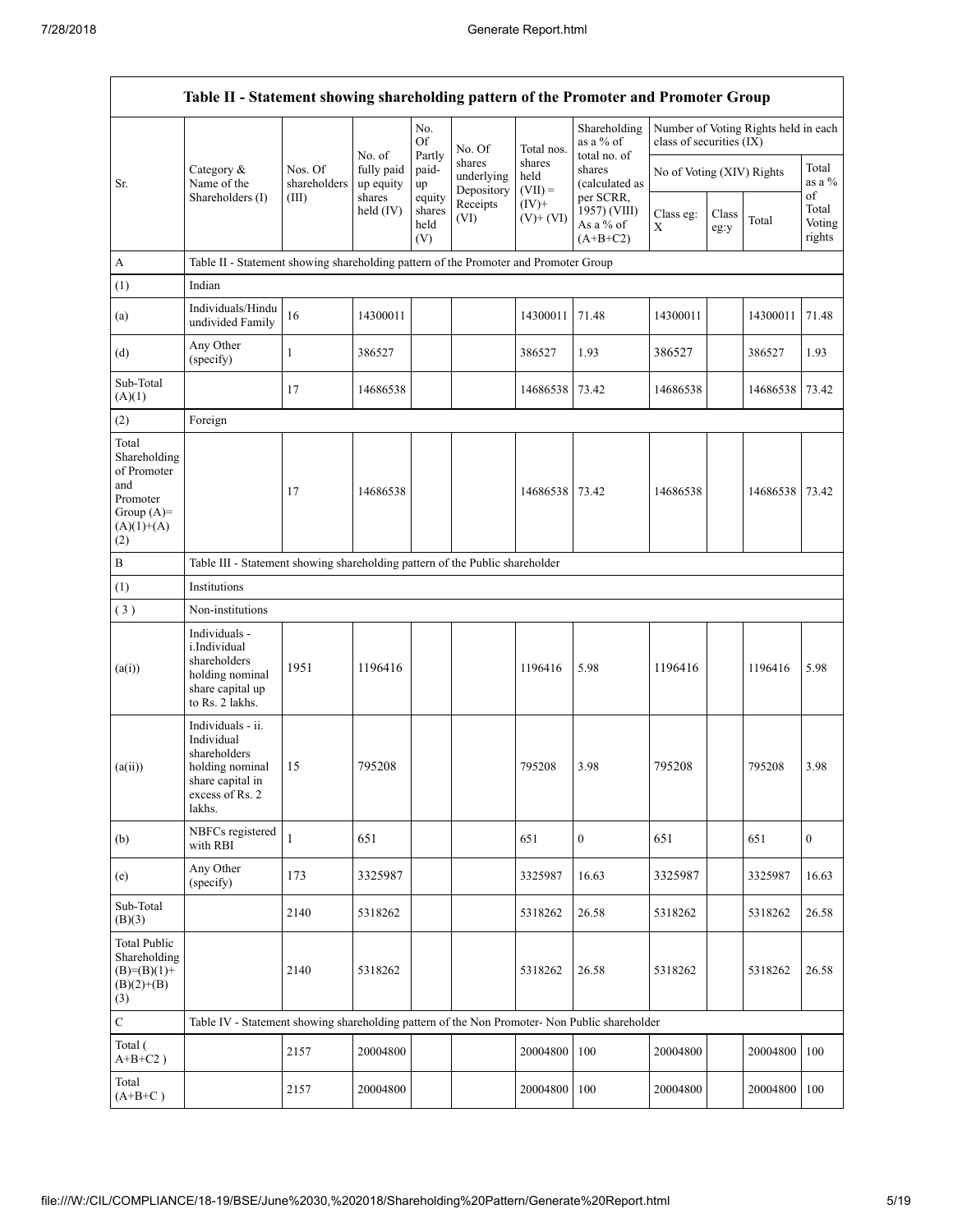|                                                                                         |                                                 |                                       |                                                                                                                                                | Table II - Statement showing shareholding pattern of the Promoter and Promoter Group          |                                        |                                                         |                         |                                                    |                                       |  |  |
|-----------------------------------------------------------------------------------------|-------------------------------------------------|---------------------------------------|------------------------------------------------------------------------------------------------------------------------------------------------|-----------------------------------------------------------------------------------------------|----------------------------------------|---------------------------------------------------------|-------------------------|----------------------------------------------------|---------------------------------------|--|--|
|                                                                                         | No. Of<br><b>Shares</b><br>Underlying           | No. of<br><b>Shares</b><br>Underlying | No. Of Shares<br>Underlying<br>Outstanding<br>convertible                                                                                      | Shareholding, as a %<br>assuming full<br>conversion of<br>convertible securities (            | Number of<br>Locked in shares<br>(XII) |                                                         | <b>Shares</b><br>(XIII) | Number of<br>pledged or<br>otherwise<br>encumbered | Number of<br>equity shares<br>held in |  |  |
| Sr.                                                                                     | Outstanding<br>convertible<br>securities<br>(X) | Outstanding<br>Warrants<br>$(X_i)$    | securities and<br>as a percentage of<br>No. Of<br>diluted share capital)<br>$(XI) = (VII)+(X) As a %$<br>Warrants (Xi)<br>of $(A+B+C2)$<br>(a) |                                                                                               | No. $(a)$                              | As a<br>$%$ of<br>total<br><b>Shares</b><br>held<br>(b) | No.<br>(a)              | As a<br>$%$ of<br>total<br>Shares<br>held<br>(b)   | dematerialized<br>form $(XIV)$        |  |  |
| $\mathbf{A}$                                                                            |                                                 |                                       |                                                                                                                                                | Table II - Statement showing shareholding pattern of the Promoter and Promoter Group          |                                        |                                                         |                         |                                                    |                                       |  |  |
| (1)                                                                                     | Indian                                          |                                       |                                                                                                                                                |                                                                                               |                                        |                                                         |                         |                                                    |                                       |  |  |
| (a)                                                                                     |                                                 |                                       |                                                                                                                                                | 71.48                                                                                         | 9813473                                | 68.63                                                   |                         |                                                    | 14300011                              |  |  |
| (d)                                                                                     |                                                 |                                       |                                                                                                                                                | 1.93                                                                                          | 186527                                 | 48.26                                                   |                         |                                                    | 386527                                |  |  |
| Sub-Total (A)<br>(1)                                                                    |                                                 |                                       |                                                                                                                                                | 73.42                                                                                         | 10000000                               | 68.09                                                   |                         |                                                    | 14686538                              |  |  |
| (2)                                                                                     | Foreign                                         |                                       |                                                                                                                                                |                                                                                               |                                        |                                                         |                         |                                                    |                                       |  |  |
| Total<br>Shareholding<br>of Promoter<br>and Promoter<br>Group $(A)=$<br>$(A)(1)+(A)(2)$ |                                                 |                                       |                                                                                                                                                | 73.42                                                                                         | 10000000 68.09                         |                                                         |                         |                                                    | 14686538                              |  |  |
| $\, {\bf B}$                                                                            |                                                 |                                       |                                                                                                                                                | Table III - Statement showing shareholding pattern of the Public shareholder                  |                                        |                                                         |                         |                                                    |                                       |  |  |
| (1)                                                                                     | Institutions                                    |                                       |                                                                                                                                                |                                                                                               |                                        |                                                         |                         |                                                    |                                       |  |  |
| (3)                                                                                     | Non-institutions                                |                                       |                                                                                                                                                |                                                                                               |                                        |                                                         |                         |                                                    |                                       |  |  |
| (a(i))                                                                                  |                                                 |                                       |                                                                                                                                                | 5.98                                                                                          |                                        |                                                         |                         |                                                    | 1124314                               |  |  |
| (a(ii))                                                                                 |                                                 |                                       |                                                                                                                                                | 3.98                                                                                          |                                        |                                                         |                         |                                                    | 795208                                |  |  |
| (b)                                                                                     |                                                 |                                       |                                                                                                                                                | $\boldsymbol{0}$                                                                              |                                        |                                                         |                         |                                                    | 651                                   |  |  |
| (e)                                                                                     |                                                 |                                       |                                                                                                                                                | 16.63                                                                                         |                                        |                                                         |                         |                                                    | 3323987                               |  |  |
| Sub-Total (B)<br>(3)                                                                    |                                                 |                                       |                                                                                                                                                | 26.58                                                                                         |                                        |                                                         |                         |                                                    | 5244160                               |  |  |
| <b>Total Public</b><br>Shareholding<br>$(B)= (B)(1) +$<br>$(B)(2)+(B)(3)$               |                                                 |                                       |                                                                                                                                                | 26.58                                                                                         |                                        |                                                         |                         |                                                    | 5244160                               |  |  |
| $\mathbf C$                                                                             |                                                 |                                       |                                                                                                                                                | Table IV - Statement showing shareholding pattern of the Non Promoter- Non Public shareholder |                                        |                                                         |                         |                                                    |                                       |  |  |
| Total (<br>$A+B+C2$ )                                                                   |                                                 |                                       |                                                                                                                                                | 100                                                                                           | 10000000                               | 49.99                                                   |                         |                                                    | 19930698                              |  |  |
| Total<br>$(A+B+C)$                                                                      |                                                 |                                       |                                                                                                                                                | 100                                                                                           | 10000000                               | 49.99                                                   |                         |                                                    | 19930698                              |  |  |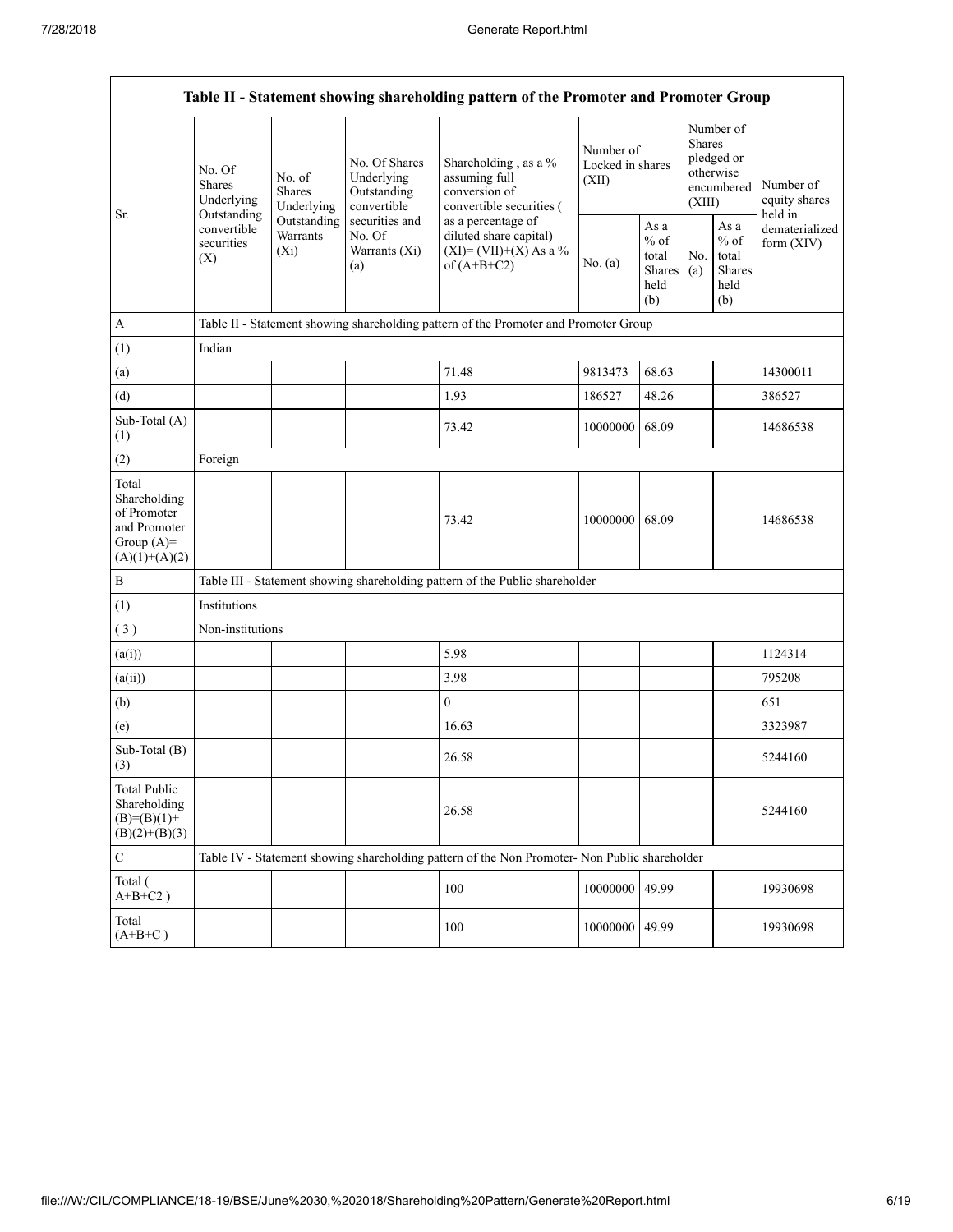|                                                                                                                                                                                             |                 |                |                         | Individuals/Hindu undivided Family |             |                        |                  |
|---------------------------------------------------------------------------------------------------------------------------------------------------------------------------------------------|-----------------|----------------|-------------------------|------------------------------------|-------------|------------------------|------------------|
| Searial No.                                                                                                                                                                                 | $\mathbf{1}$    | $\overline{c}$ | $\overline{\mathbf{3}}$ | $\overline{4}$                     | 5           | 6                      | $\boldsymbol{7}$ |
| Name of the<br>Shareholders (I)                                                                                                                                                             | Kamal<br>Poddar | Arun Poddar    | Vinita Sunil<br>Patodia | Archana Anil<br>Patodia            | Sonu Poddar | Sunil Kumar<br>Patodia | Anil C Patodia   |
| PAN(II)                                                                                                                                                                                     | AJNPP5353K      | ANHPP9477G     | ADTPP7048M              | AGZPP2397L                         | AGIPC0029R  | AAXPP0203B             | AFMPP7771G       |
| No. of fully paid<br>up equity shares<br>held (IV)                                                                                                                                          | 2500011         | 2100000        | 1575000                 | 1575000                            | 1250000     | 1100000                | 1100000          |
| No. Of Partly paid-<br>up equity shares<br>held(V)                                                                                                                                          |                 |                |                         |                                    |             |                        |                  |
| No. Of shares<br>underlying<br>Depository<br>Receipts (VI)                                                                                                                                  |                 |                |                         |                                    |             |                        |                  |
| Total nos. shares<br>held $(VII) = (IV) +$<br>$(V)+(VI)$                                                                                                                                    | 2500011         | 2100000        | 1575000                 | 1575000                            | 1250000     | 1100000                | 1100000          |
| Shareholding as a<br>% of total no. of<br>shares (calculated<br>as per SCRR,<br>1957) (VIII) As a<br>% of $(A+B+C2)$                                                                        | 12.5            | 10.5           | 7.87                    | 7.87                               | 6.25        | 5.5                    | 5.5              |
| Number of Voting Rights held in each class of securities (IX)                                                                                                                               |                 |                |                         |                                    |             |                        |                  |
| Class eg:X                                                                                                                                                                                  | 2500011         | 2100000        | 1575000                 | 1575000                            | 1250000     | 1100000                | 1100000          |
| Class eg:y                                                                                                                                                                                  |                 |                |                         |                                    |             |                        |                  |
| Total                                                                                                                                                                                       | 2500011         | 2100000        | 1575000                 | 1575000                            | 1250000     | 1100000                | 1100000          |
| Total as a % of<br>Total Voting rights                                                                                                                                                      | 12.5            | 10.5           | 7.87                    | 7.87                               | 6.25        | 5.5                    | 5.5              |
| No. Of Shares<br>Underlying<br>Outstanding<br>convertible<br>securities $(X)$                                                                                                               |                 |                |                         |                                    |             |                        |                  |
| No. of Shares<br>Underlying<br>Outstanding<br>Warrants (Xi)                                                                                                                                 |                 |                |                         |                                    |             |                        |                  |
| No. Of Shares<br>Underlying<br>Outstanding<br>convertible<br>securities and No.<br>Of Warrants (Xi)<br>(a)                                                                                  |                 |                |                         |                                    |             |                        |                  |
| Shareholding, as a<br>% assuming full<br>conversion of<br>convertible<br>securities (as a<br>percentage of<br>diluted share<br>capital) $(XI)$ =<br>$(VII)+(Xi)(a) As a$<br>% of $(A+B+C2)$ | 12.5            | 10.5           | 7.87                    | 7.87                               | 6.25        | 5.5                    | 5.5              |
| Number of Locked in shares (XII)                                                                                                                                                            |                 |                |                         |                                    |             |                        |                  |
| No. $(a)$                                                                                                                                                                                   | 1612400         | 1900000        | 296073                  | 1325000                            | 1150000     | 800000                 | 850000           |
| As a % of total<br>Shares held (b)                                                                                                                                                          | 64.5            | 90.48          | 18.8                    | 84.13                              | 92          | 72.73                  | 77.27            |
| Number of Shares pledged or otherwise encumbered (XIII)                                                                                                                                     |                 |                |                         |                                    |             |                        |                  |
| No. (a)                                                                                                                                                                                     |                 |                |                         |                                    |             |                        |                  |
|                                                                                                                                                                                             |                 |                |                         |                                    |             |                        |                  |

# file:///W:/CIL/COMPLIANCE/18-19/BSE/June%2030,%202018/Shareholding%20Pattern/Generate%20Report.html 7/19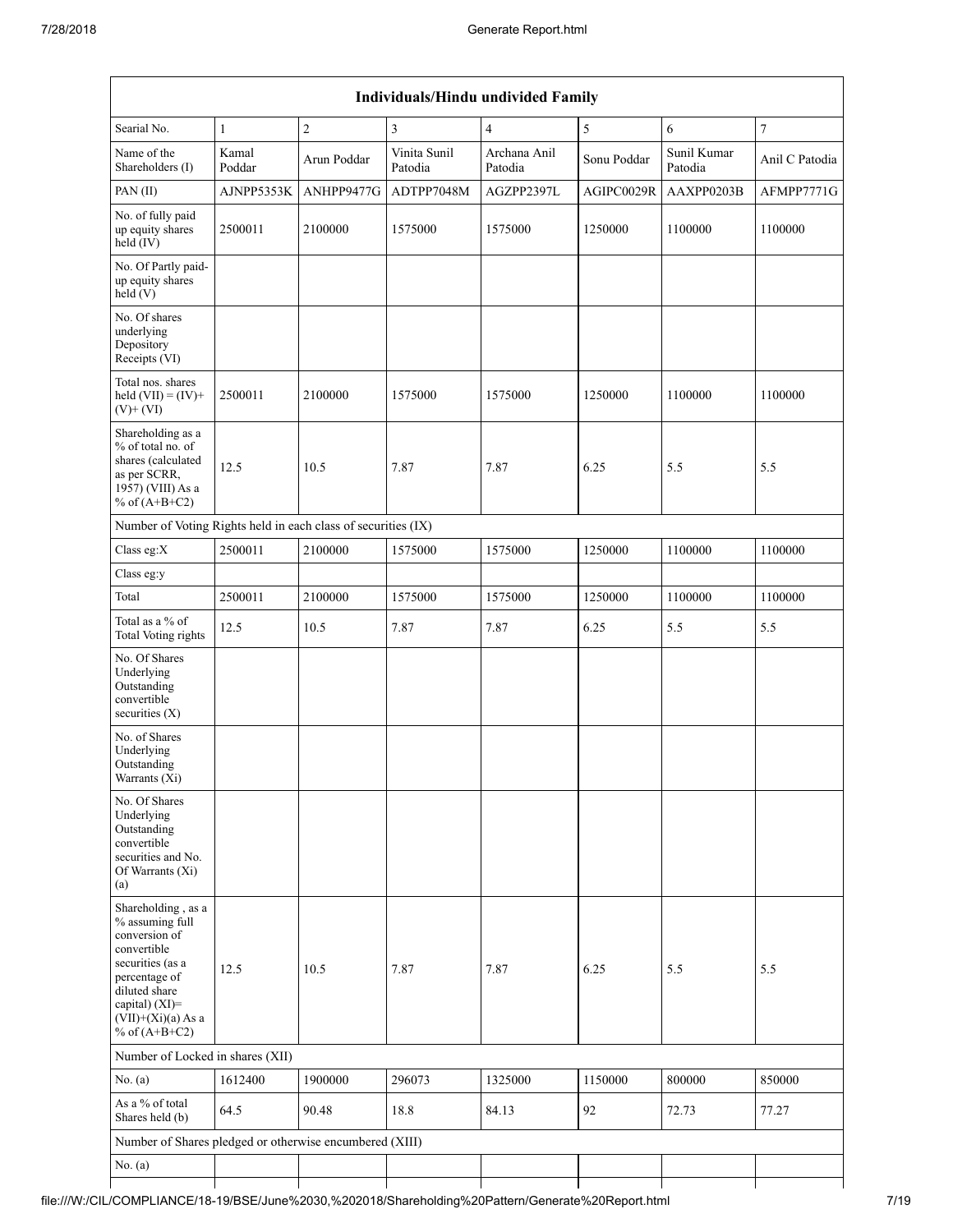### 7/28/2018 Generate Report.html

| As a % of total<br>Shares held (b)                                   |          |          |          |          |          |          |          |
|----------------------------------------------------------------------|----------|----------|----------|----------|----------|----------|----------|
| Number of equity<br>shares held in<br>dematerialized<br>form $(XIV)$ | 2500011  | 2100000  | 1575000  | 1575000  | 1250000  | 1100000  | 1100000  |
| Reason for not providing PAN                                         |          |          |          |          |          |          |          |
| Reason for not<br>providing PAN                                      |          |          |          |          |          |          |          |
| Shareholder type                                                     | Promoter | Promoter | Promoter | Promoter | Promoter | Promoter | Promoter |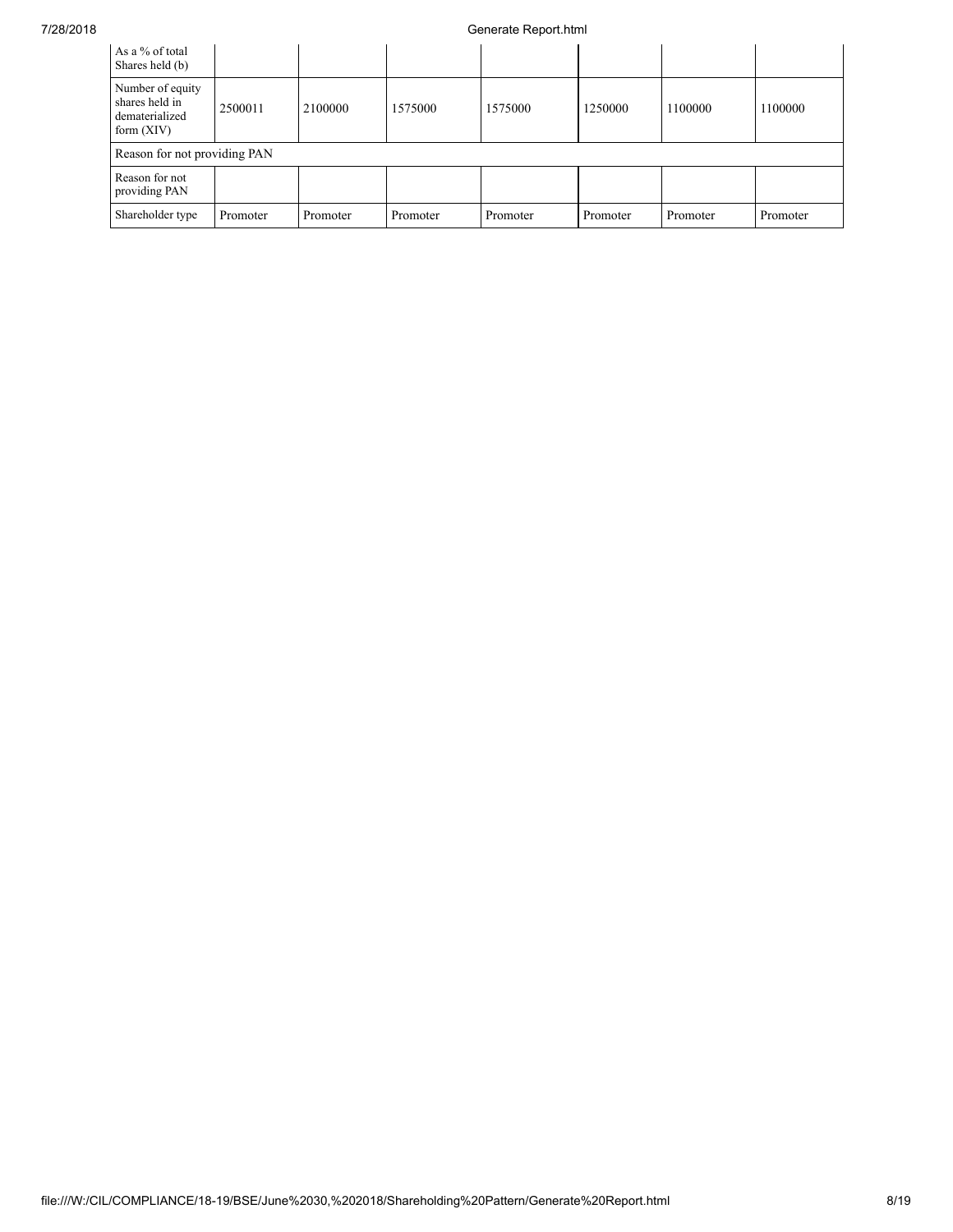|                                                                                                                                                                                             |                         |                        |                              | Individuals/Hindu undivided Family |                        |                   |                         |
|---------------------------------------------------------------------------------------------------------------------------------------------------------------------------------------------|-------------------------|------------------------|------------------------------|------------------------------------|------------------------|-------------------|-------------------------|
| Searial No.                                                                                                                                                                                 | $\,$ 8 $\,$             | 9                      | 10                           | 11                                 | 12                     | 13                | 14                      |
| Name of the<br>Shareholders (I)                                                                                                                                                             | Hemlata<br>Kamal Poddar | Aayush Anil<br>Patodia | Anil Chothmal<br>Patodia HUF | Sunil Chothmal<br>Patodia HUF      | Aastha Anil<br>Patodia | Shreya<br>Patodia | Suyash Sunil<br>Patodia |
| PAN(II)                                                                                                                                                                                     | AMJPP9451H              | CNXPP1381D             | AAAHA4542B                   | AAAHS9276C                         | CYRPP9441H             | BSHPP9169F        | CNXPP1439A              |
| No. of fully paid<br>up equity shares<br>held (IV)                                                                                                                                          | 850000                  | 300000                 | 300000                       | 300000                             | 300000                 | 300000            | 300000                  |
| No. Of Partly paid-<br>up equity shares<br>held(V)                                                                                                                                          |                         |                        |                              |                                    |                        |                   |                         |
| No. Of shares<br>underlying<br>Depository<br>Receipts (VI)                                                                                                                                  |                         |                        |                              |                                    |                        |                   |                         |
| Total nos. shares<br>held $(VII) = (IV) +$<br>$(V)+(VI)$                                                                                                                                    | 850000                  | 300000                 | 300000                       | 300000                             | 300000                 | 300000            | 300000                  |
| Shareholding as a<br>% of total no. of<br>shares (calculated<br>as per SCRR,<br>1957) (VIII) As a<br>% of $(A+B+C2)$                                                                        | 4.25                    | 1.5                    | 1.5                          | 1.5                                | 1.5                    | 1.5               | 1.5                     |
| Number of Voting Rights held in each class of securities (IX)                                                                                                                               |                         |                        |                              |                                    |                        |                   |                         |
| Class eg:X                                                                                                                                                                                  | 850000                  | 300000                 | 300000                       | 300000                             | 300000                 | 300000            | 300000                  |
| Class eg:y                                                                                                                                                                                  |                         |                        |                              |                                    |                        |                   |                         |
| Total                                                                                                                                                                                       | 850000                  | 300000                 | 300000                       | 300000                             | 300000                 | 300000            | 300000                  |
| Total as a % of<br>Total Voting rights                                                                                                                                                      | 4.25                    | 1.5                    | 1.5                          | 1.5                                | 1.5                    | 1.5               | 1.5                     |
| No. Of Shares<br>Underlying<br>Outstanding<br>convertible<br>securities $(X)$                                                                                                               |                         |                        |                              |                                    |                        |                   |                         |
| No. of Shares<br>Underlying<br>Outstanding<br>Warrants (X1)                                                                                                                                 |                         |                        |                              |                                    |                        |                   |                         |
| No. Of Shares<br>Underlying<br>Outstanding<br>convertible<br>securities and No.<br>Of Warrants (Xi)<br>(a)                                                                                  |                         |                        |                              |                                    |                        |                   |                         |
| Shareholding, as a<br>% assuming full<br>conversion of<br>convertible<br>securities (as a<br>percentage of<br>diluted share<br>capital) $(XI)$ =<br>$(VII)+(Xi)(a) As a$<br>% of $(A+B+C2)$ | 4.25                    | 1.5                    | 1.5                          | 1.5                                | 1.5                    | 1.5               | 1.5                     |
| Number of Locked in shares (XII)                                                                                                                                                            |                         |                        |                              |                                    |                        |                   |                         |
| No. $(a)$                                                                                                                                                                                   | 650000                  | 300000                 | 75000                        | 30000                              | 300000                 | 200000            | 200000                  |
| As a % of total<br>Shares held (b)                                                                                                                                                          | 76.47                   | 100                    | 25                           | 10                                 | 100                    | 66.67             | 66.67                   |
| Number of Shares pledged or otherwise encumbered (XIII)                                                                                                                                     |                         |                        |                              |                                    |                        |                   |                         |
| No. $(a)$                                                                                                                                                                                   |                         |                        |                              |                                    |                        |                   |                         |
|                                                                                                                                                                                             |                         |                        |                              |                                    |                        |                   |                         |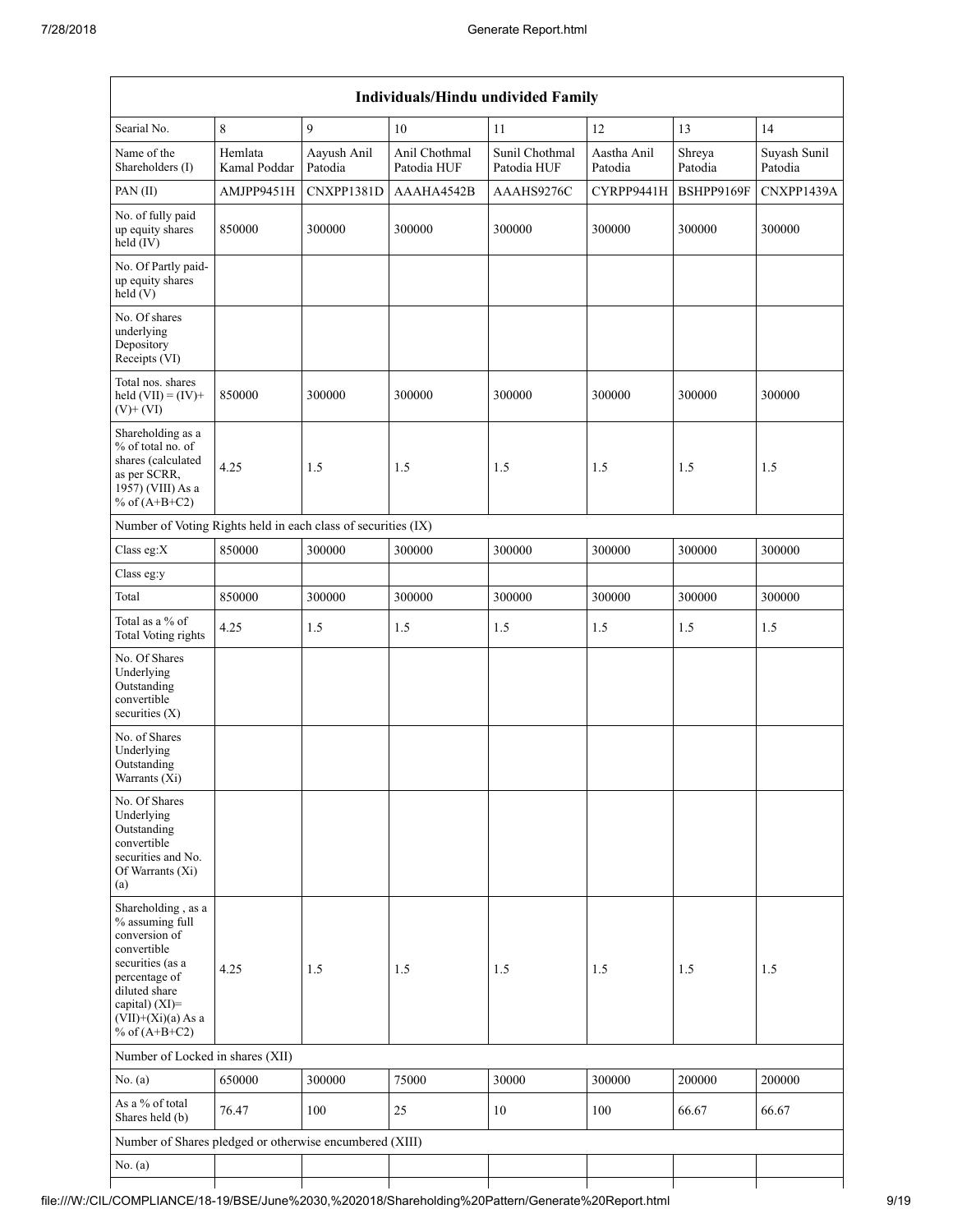### 7/28/2018 Generate Report.html

| As a % of total<br>Shares held (b)                                   |          |          |          |          |          |          |          |
|----------------------------------------------------------------------|----------|----------|----------|----------|----------|----------|----------|
| Number of equity<br>shares held in<br>dematerialized<br>form $(XIV)$ | 850000   | 300000   | 300000   | 300000   | 300000   | 300000   | 300000   |
| Reason for not providing PAN                                         |          |          |          |          |          |          |          |
| Reason for not<br>providing PAN                                      |          |          |          |          |          |          |          |
| Shareholder type                                                     | Promoter | Promoter | Promoter | Promoter | Promoter | Promoter | Promoter |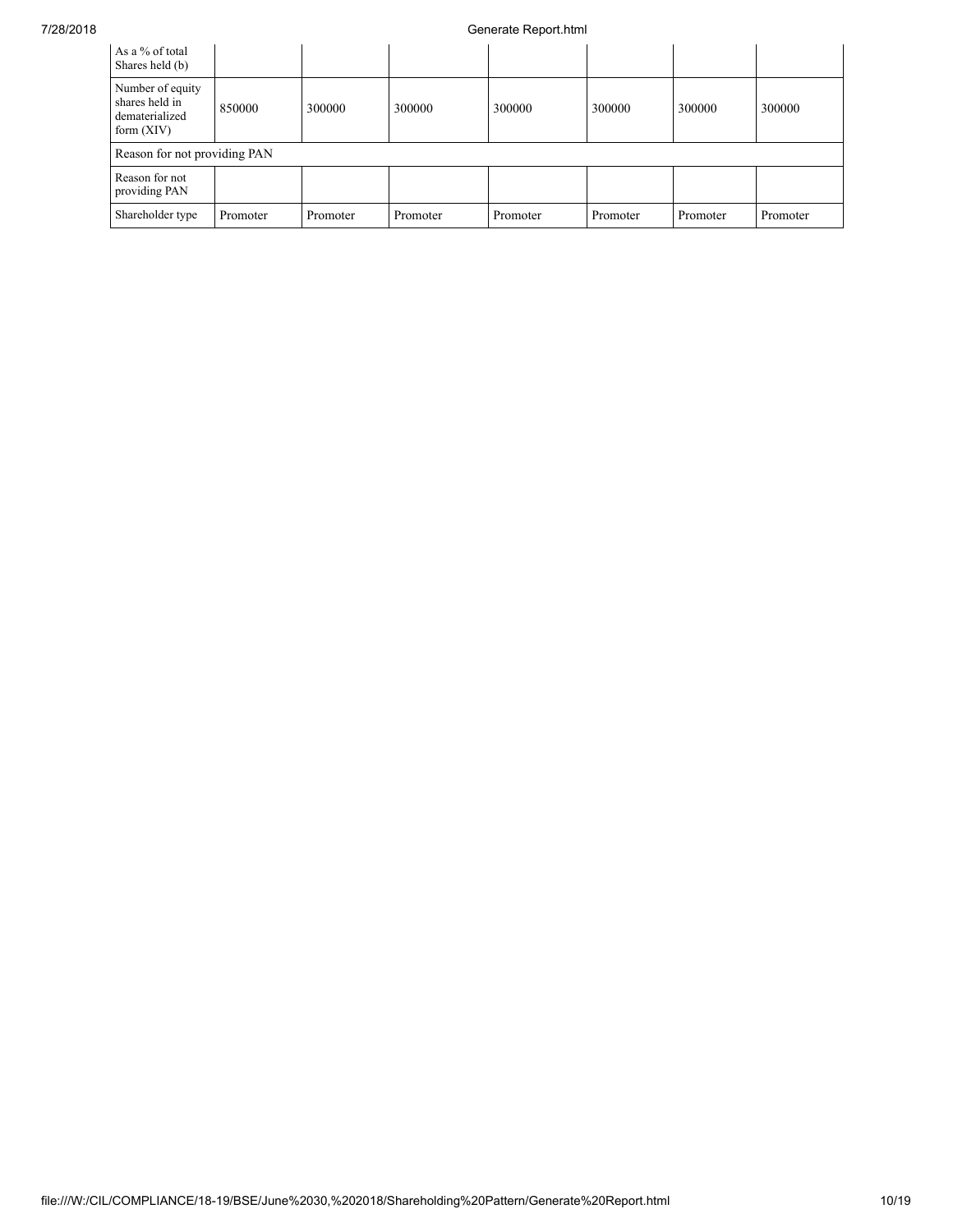|                                                                                                                                                                                          | Individuals/Hindu undivided Family                            |                       |                       |  |  |  |  |  |  |  |  |
|------------------------------------------------------------------------------------------------------------------------------------------------------------------------------------------|---------------------------------------------------------------|-----------------------|-----------------------|--|--|--|--|--|--|--|--|
| Searial No.                                                                                                                                                                              | 15                                                            | 16                    |                       |  |  |  |  |  |  |  |  |
| Name of the<br>Shareholders (I)                                                                                                                                                          | Kamal Poddar HUF                                              | Arun Kumar Poddar HUF | Click here to go back |  |  |  |  |  |  |  |  |
| PAN(II)                                                                                                                                                                                  | AAHHK1927M                                                    | AAMHA1752K            | Total                 |  |  |  |  |  |  |  |  |
| No. of fully paid<br>up equity shares<br>$held$ (IV)                                                                                                                                     | 225000                                                        | 225000                | 14300011              |  |  |  |  |  |  |  |  |
| No. Of Partly paid-<br>up equity shares<br>held(V)                                                                                                                                       |                                                               |                       |                       |  |  |  |  |  |  |  |  |
| No. Of shares<br>underlying<br>Depository<br>Receipts (VI)                                                                                                                               |                                                               |                       |                       |  |  |  |  |  |  |  |  |
| Total nos. shares<br>held $(VII) = (IV) +$<br>$(V)$ + $(VI)$                                                                                                                             | 225000                                                        | 225000                | 14300011              |  |  |  |  |  |  |  |  |
| Shareholding as a<br>% of total no. of<br>shares (calculated<br>as per SCRR,<br>1957) (VIII) As a<br>% of $(A+B+C2)$                                                                     | 1.12                                                          | 1.12                  | 71.48                 |  |  |  |  |  |  |  |  |
|                                                                                                                                                                                          | Number of Voting Rights held in each class of securities (IX) |                       |                       |  |  |  |  |  |  |  |  |
| Class eg:X                                                                                                                                                                               | 225000                                                        | 225000                | 14300011              |  |  |  |  |  |  |  |  |
| Class eg:y                                                                                                                                                                               |                                                               |                       |                       |  |  |  |  |  |  |  |  |
| Total                                                                                                                                                                                    | 225000                                                        | 225000                | 14300011              |  |  |  |  |  |  |  |  |
| Total as a % of<br>Total Voting rights                                                                                                                                                   | 1.12                                                          | 1.12                  | 71.48                 |  |  |  |  |  |  |  |  |
| No. Of Shares<br>Underlying<br>Outstanding<br>convertible<br>securities (X)                                                                                                              |                                                               |                       |                       |  |  |  |  |  |  |  |  |
| No. of Shares<br>Underlying<br>Outstanding<br>Warrants (Xi)                                                                                                                              |                                                               |                       |                       |  |  |  |  |  |  |  |  |
| No. Of Shares<br>Underlying<br>Outstanding<br>convertible<br>securities and No.<br>Of Warrants (Xi)<br>(a)                                                                               |                                                               |                       |                       |  |  |  |  |  |  |  |  |
| Shareholding, as a<br>% assuming full<br>conversion of<br>convertible<br>securities (as a<br>percentage of<br>diluted share<br>capital) (XI)=<br>$(VII)+(Xi)(a)$ As a<br>% of $(A+B+C2)$ | 1.12                                                          | 1.12                  | 71.48                 |  |  |  |  |  |  |  |  |
| Number of Locked in shares (XII)                                                                                                                                                         |                                                               |                       |                       |  |  |  |  |  |  |  |  |
| No. (a)                                                                                                                                                                                  | $\boldsymbol{0}$                                              | 125000                | 9813473               |  |  |  |  |  |  |  |  |
| As a % of total<br>Shares held (b)                                                                                                                                                       | $\mathbf{0}$                                                  | 55.56                 | 68.63                 |  |  |  |  |  |  |  |  |
|                                                                                                                                                                                          | Number of Shares pledged or otherwise encumbered (XIII)       |                       |                       |  |  |  |  |  |  |  |  |
| No. (a)                                                                                                                                                                                  |                                                               |                       |                       |  |  |  |  |  |  |  |  |
|                                                                                                                                                                                          |                                                               |                       |                       |  |  |  |  |  |  |  |  |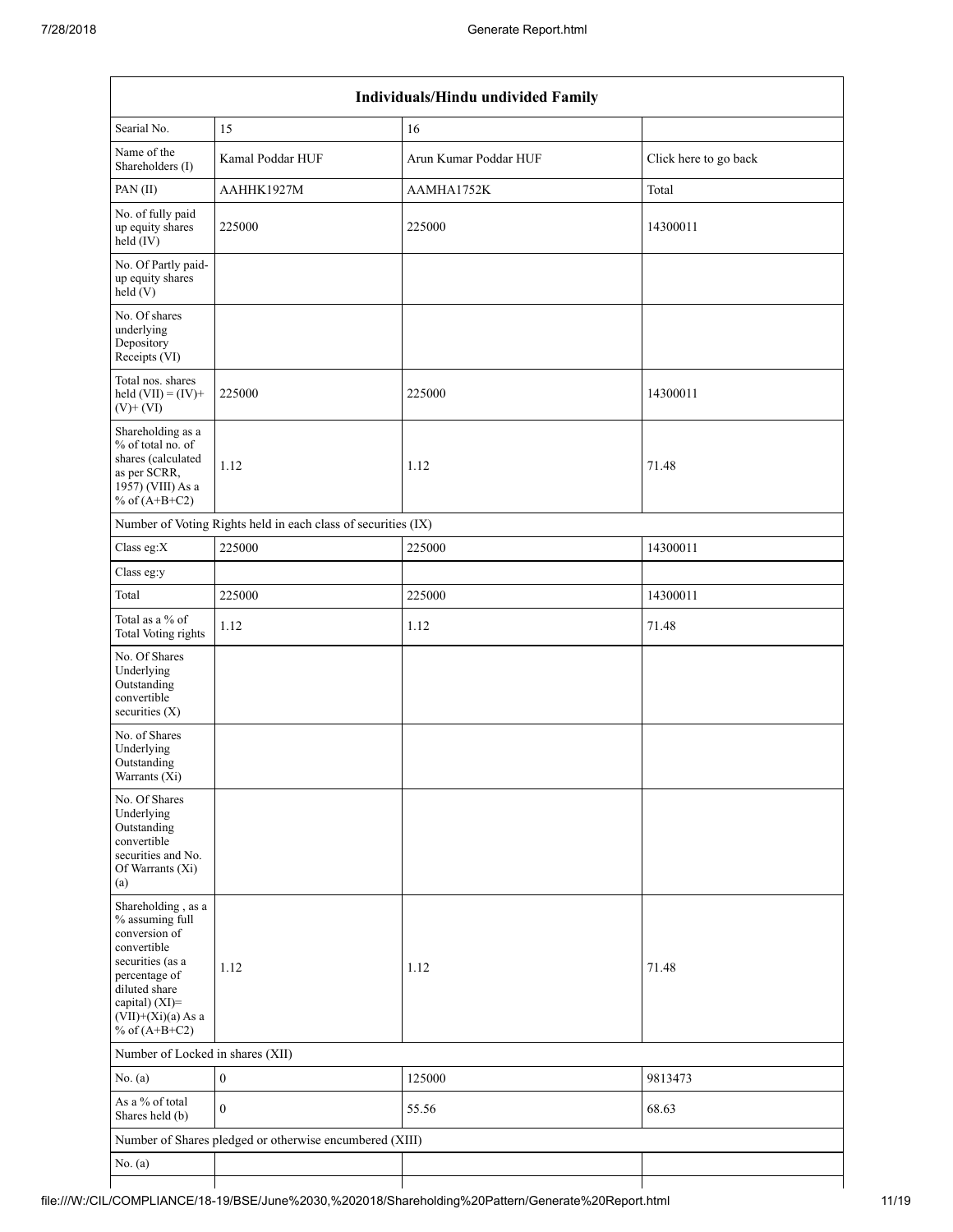### 7/28/2018 Generate Report.html

| As a % of total<br>Shares held (b)                                   |          |          |          |
|----------------------------------------------------------------------|----------|----------|----------|
| Number of equity<br>shares held in<br>dematerialized<br>form $(XIV)$ | 225000   | 225000   | 14300011 |
| Reason for not providing PAN                                         |          |          |          |
| Reason for not<br>providing PAN                                      |          |          |          |
| Shareholder type                                                     | Promoter | Promoter |          |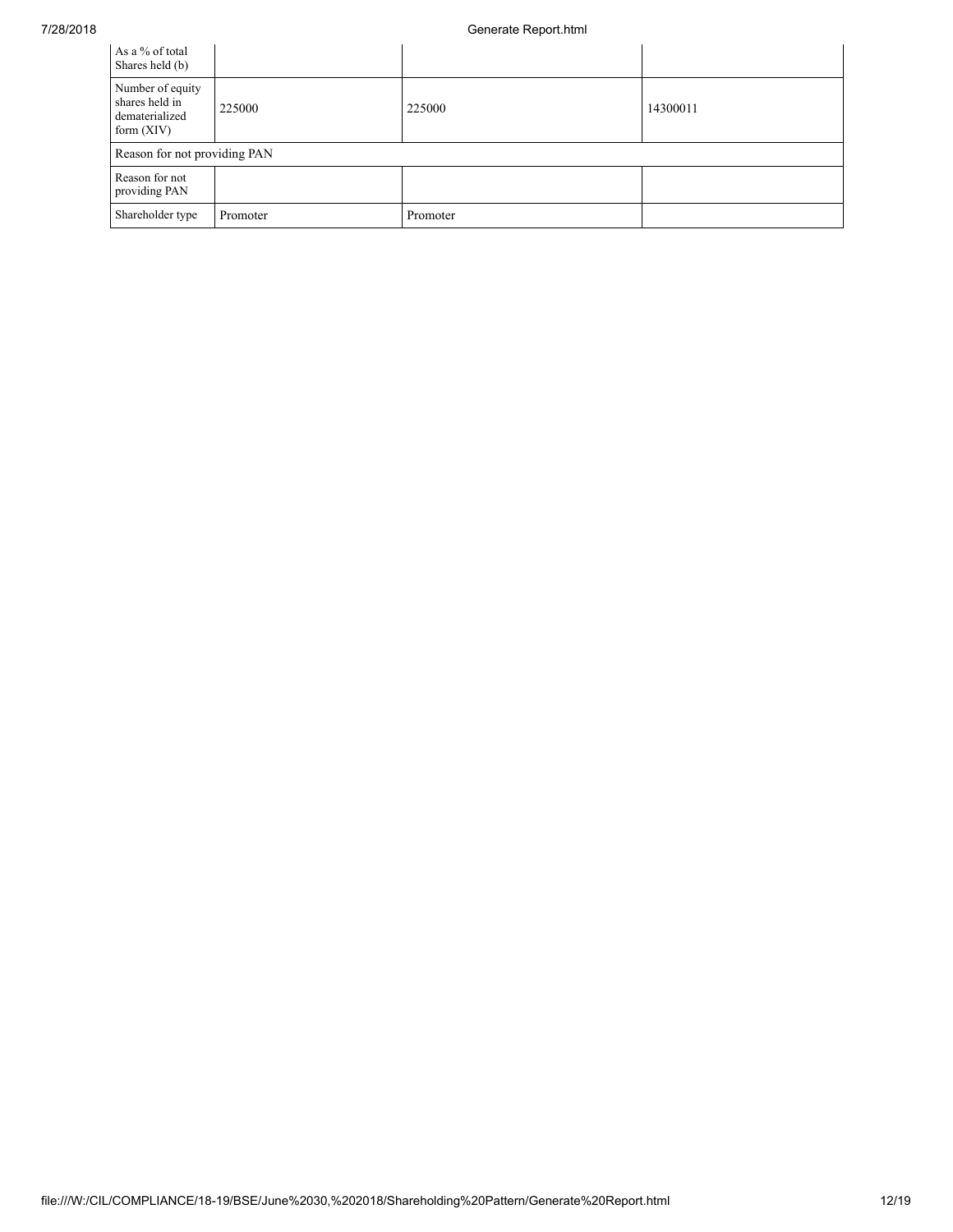| Any Other (specify)                                                                                                                                                                  |                                                                                                     |        |  |  |
|--------------------------------------------------------------------------------------------------------------------------------------------------------------------------------------|-----------------------------------------------------------------------------------------------------|--------|--|--|
| Searial No.                                                                                                                                                                          | 1                                                                                                   |        |  |  |
| Category                                                                                                                                                                             | Click here to go<br><b>Bodies Corporate</b><br>back                                                 |        |  |  |
| Name of the<br>Shareholders (I)                                                                                                                                                      | Shree Shakambhari Exims Private Limited (Formerly known as Upton Infrastructure Private<br>Limited) |        |  |  |
| PAN(II)                                                                                                                                                                              | AAACU9556A<br>Total                                                                                 |        |  |  |
| No. of the<br>Shareholders (I)                                                                                                                                                       | $\mathbf{1}$<br>1                                                                                   |        |  |  |
| No. of fully paid<br>up equity shares<br>held (IV)                                                                                                                                   | 386527<br>386527                                                                                    |        |  |  |
| No. Of Partly paid-<br>up equity shares<br>held(V)                                                                                                                                   |                                                                                                     |        |  |  |
| No. Of shares<br>underlying<br>Depository<br>Receipts (VI)                                                                                                                           |                                                                                                     |        |  |  |
| Total nos. shares<br>held $(VII) = (IV) +$<br>$(V)$ + $(VI)$                                                                                                                         | 386527                                                                                              | 386527 |  |  |
| Shareholding as a<br>% of total no. of<br>shares (calculated<br>as per SCRR,<br>1957) (VIII) As a<br>% of $(A+B+C2)$                                                                 | 1.93                                                                                                | 1.93   |  |  |
|                                                                                                                                                                                      | Number of Voting Rights held in each class of securities (IX)                                       |        |  |  |
| Class eg: X                                                                                                                                                                          | 386527                                                                                              | 386527 |  |  |
| Class eg:y                                                                                                                                                                           |                                                                                                     |        |  |  |
| Total                                                                                                                                                                                | 386527                                                                                              | 386527 |  |  |
| Total as a % of<br><b>Total Voting rights</b>                                                                                                                                        | 1.93                                                                                                | 1.93   |  |  |
| No. Of Shares<br>Underlying<br>Outstanding<br>convertible<br>securities $(X)$                                                                                                        |                                                                                                     |        |  |  |
| No. of Shares<br>Underlying<br>Outstanding<br>Warrants (Xi)                                                                                                                          |                                                                                                     |        |  |  |
| No. Of Shares<br>Underlying<br>Outstanding<br>convertible<br>securities and No.<br>Of Warrants (Xi)<br>(a)                                                                           |                                                                                                     |        |  |  |
| Shareholding, as a<br>% assuming full<br>conversion of<br>convertible<br>securities (as a<br>percentage of<br>diluted share<br>capital) (XI)=<br>$(VII)+(X)$ As a %<br>of $(A+B+C2)$ | 1.93<br>1.93                                                                                        |        |  |  |
| Number of Locked in shares (XII)                                                                                                                                                     |                                                                                                     |        |  |  |
| No. $(a)$                                                                                                                                                                            | 186527                                                                                              | 186527 |  |  |
|                                                                                                                                                                                      |                                                                                                     |        |  |  |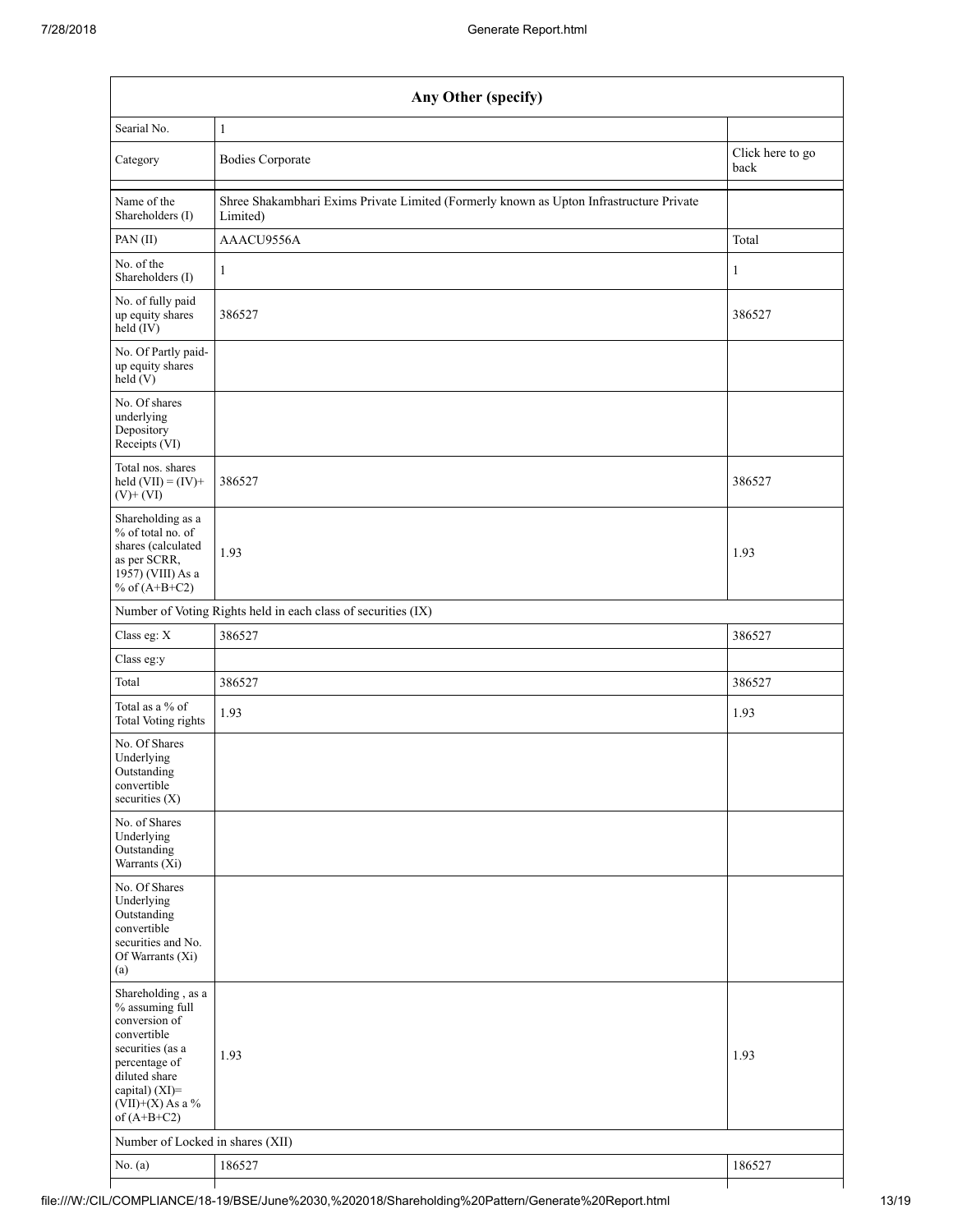| As a % of total<br>Shares held (b)                                   | 48.26                                                   | 48.26  |
|----------------------------------------------------------------------|---------------------------------------------------------|--------|
|                                                                      | Number of Shares pledged or otherwise encumbered (XIII) |        |
| No. $(a)$                                                            |                                                         |        |
| As a % of total<br>Shares held (b)                                   |                                                         |        |
| Number of equity<br>shares held in<br>dematerialized<br>form $(XIV)$ | 386527                                                  | 386527 |
| Reason for not providing PAN                                         |                                                         |        |
| Reason for not<br>providing PAN                                      |                                                         |        |
| Shareholder type                                                     | Promoter Group                                          |        |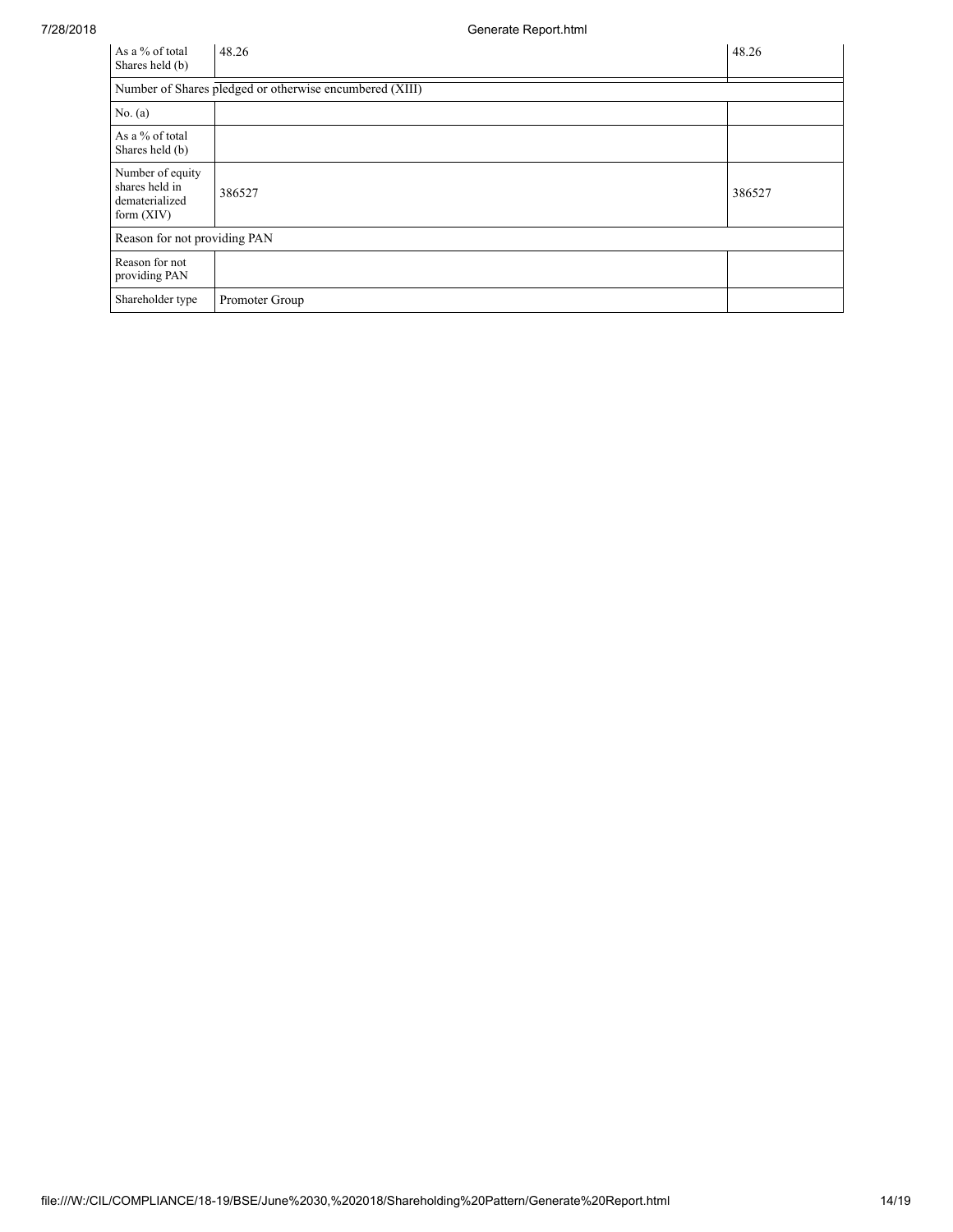| Any Other (specify)                                                                                                         |                                                                     |                                                               |                                                                       |                                     |                     |            |                            |
|-----------------------------------------------------------------------------------------------------------------------------|---------------------------------------------------------------------|---------------------------------------------------------------|-----------------------------------------------------------------------|-------------------------------------|---------------------|------------|----------------------------|
| Searial No.                                                                                                                 | 1                                                                   | $\overline{c}$                                                | 3                                                                     | $\overline{4}$                      | $\sqrt{5}$          | 6          | $\boldsymbol{7}$           |
| Category                                                                                                                    | <b>Bodies Corporate</b>                                             | <b>Bodies Corporate</b>                                       | <b>Bodies Corporate</b>                                               | Non-<br>Resident<br>Indian<br>(NRI) | Clearing<br>Members | <b>HUF</b> | <b>Bodies</b><br>Corporate |
| Category / More<br>than 1 percentage                                                                                        | More than 1<br>percentage of<br>shareholding                        | More than 1<br>percentage of<br>shareholding                  | More than 1 percentage of<br>shareholding                             | Category                            | Category            | Category   | Category                   |
| Name of the<br>Shareholders (I)                                                                                             | <b>AZURA</b><br><b>PROJECTS</b><br><b>PRIVATE</b><br><b>LIMITED</b> | <b>FLORENCE</b><br><b>SECURITIES</b><br>PRIVATE LIMITED       | <b>CHARTERED CAPITAL</b><br><b>RESEARCH PRIVATE</b><br><b>LIMITED</b> |                                     |                     |            |                            |
| PAN(II)                                                                                                                     | AAGCA9030R                                                          | AABCF5634R                                                    | AADCC4238N                                                            |                                     |                     |            |                            |
| No. of the<br>Shareholders (I)                                                                                              | 1                                                                   | $\mathbf{1}$                                                  | $\mathbf{1}$                                                          | 11                                  | 19                  | 104        | 39                         |
| No. of fully paid<br>up equity shares<br>held (IV)                                                                          | 1285026                                                             | 785684                                                        | 495117                                                                | 58077                               | 32583               | 218771     | 3016556                    |
| No. Of Partly paid-<br>up equity shares<br>held(V)                                                                          |                                                                     |                                                               |                                                                       |                                     |                     |            |                            |
| No. Of shares<br>underlying<br>Depository<br>Receipts (VI)                                                                  |                                                                     |                                                               |                                                                       |                                     |                     |            |                            |
| Total nos. shares<br>held $(VII) = (IV) +$<br>$(V)$ + $(VI)$                                                                | 1285026                                                             | 785684                                                        | 495117                                                                | 58077                               | 32583               | 218771     | 3016556                    |
| Shareholding as a<br>% of total no. of<br>shares (calculated<br>as per SCRR,<br>1957) (VIII) As a<br>% of $(A+B+C2)$        | 6.42                                                                | 3.93                                                          | 2.47                                                                  | 0.29                                | 0.16                | 1.09       | 15.08                      |
|                                                                                                                             |                                                                     | Number of Voting Rights held in each class of securities (IX) |                                                                       |                                     |                     |            |                            |
| Class eg: X                                                                                                                 | 1285026                                                             | 785684                                                        | 495117                                                                | 58077                               | 32583               | 218771     | 3016556                    |
| Class eg:y                                                                                                                  |                                                                     |                                                               |                                                                       |                                     |                     |            |                            |
| Total                                                                                                                       | 1285026                                                             | 785684                                                        | 495117                                                                | 58077                               | 32583               | 218771     | 3016556                    |
| Total as a % of<br><b>Total Voting rights</b>                                                                               | 6.42                                                                | 3.93                                                          | 2.47                                                                  | 0.29                                | 0.16                | 1.09       | 15.08                      |
| No. Of Shares<br>Underlying<br>Outstanding<br>convertible<br>securities $(X)$                                               |                                                                     |                                                               |                                                                       |                                     |                     |            |                            |
| No. of Shares<br>Underlying<br>Outstanding<br>Warrants (Xi)                                                                 |                                                                     |                                                               |                                                                       |                                     |                     |            |                            |
| No. Of Shares<br>Underlying<br>Outstanding<br>convertible<br>securities and No.<br>Of Warrants (Xi)<br>(a)                  |                                                                     |                                                               |                                                                       |                                     |                     |            |                            |
| Shareholding, as a<br>% assuming full<br>conversion of<br>convertible<br>securities (as a<br>percentage of<br>diluted share | 6.42                                                                | 3.93                                                          | 2.47                                                                  | 0.29                                | 0.16                | 1.09       | 15.08                      |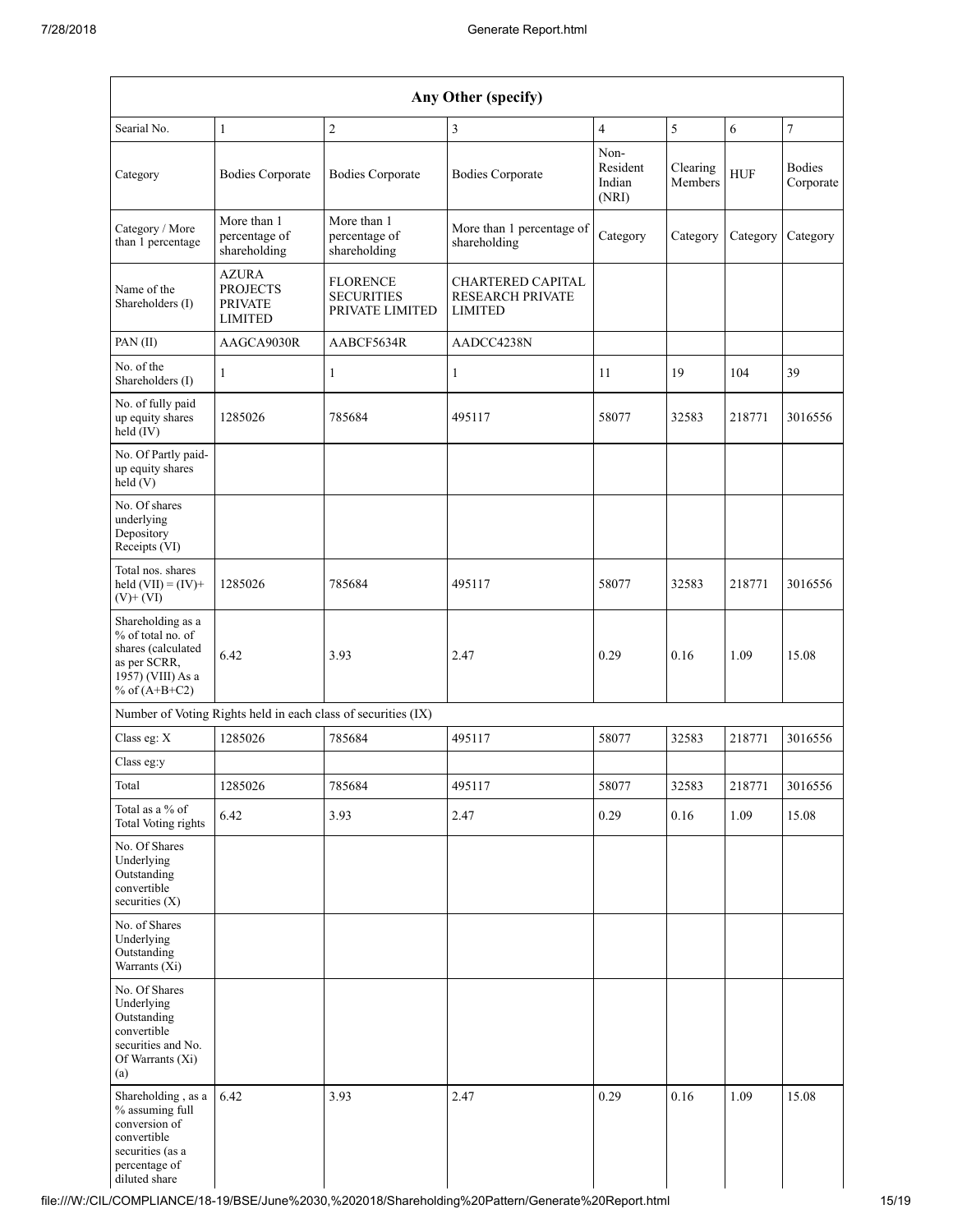| capital) $(XI)$ =<br>$(VII)+(X)$ As a %<br>of $(A+B+C2)$             |         |        |        |       |       |        |         |
|----------------------------------------------------------------------|---------|--------|--------|-------|-------|--------|---------|
| Number of Locked in shares (XII)                                     |         |        |        |       |       |        |         |
| No. $(a)$                                                            |         |        |        |       |       |        |         |
| As a % of total<br>Shares held (b)                                   |         |        |        |       |       |        |         |
| Number of equity<br>shares held in<br>dematerialized<br>form $(XIV)$ | 1285026 | 785684 | 495117 | 58077 | 32583 | 218771 | 3014556 |
| Reason for not providing PAN                                         |         |        |        |       |       |        |         |
| Reason for not<br>providing PAN                                      |         |        |        |       |       |        |         |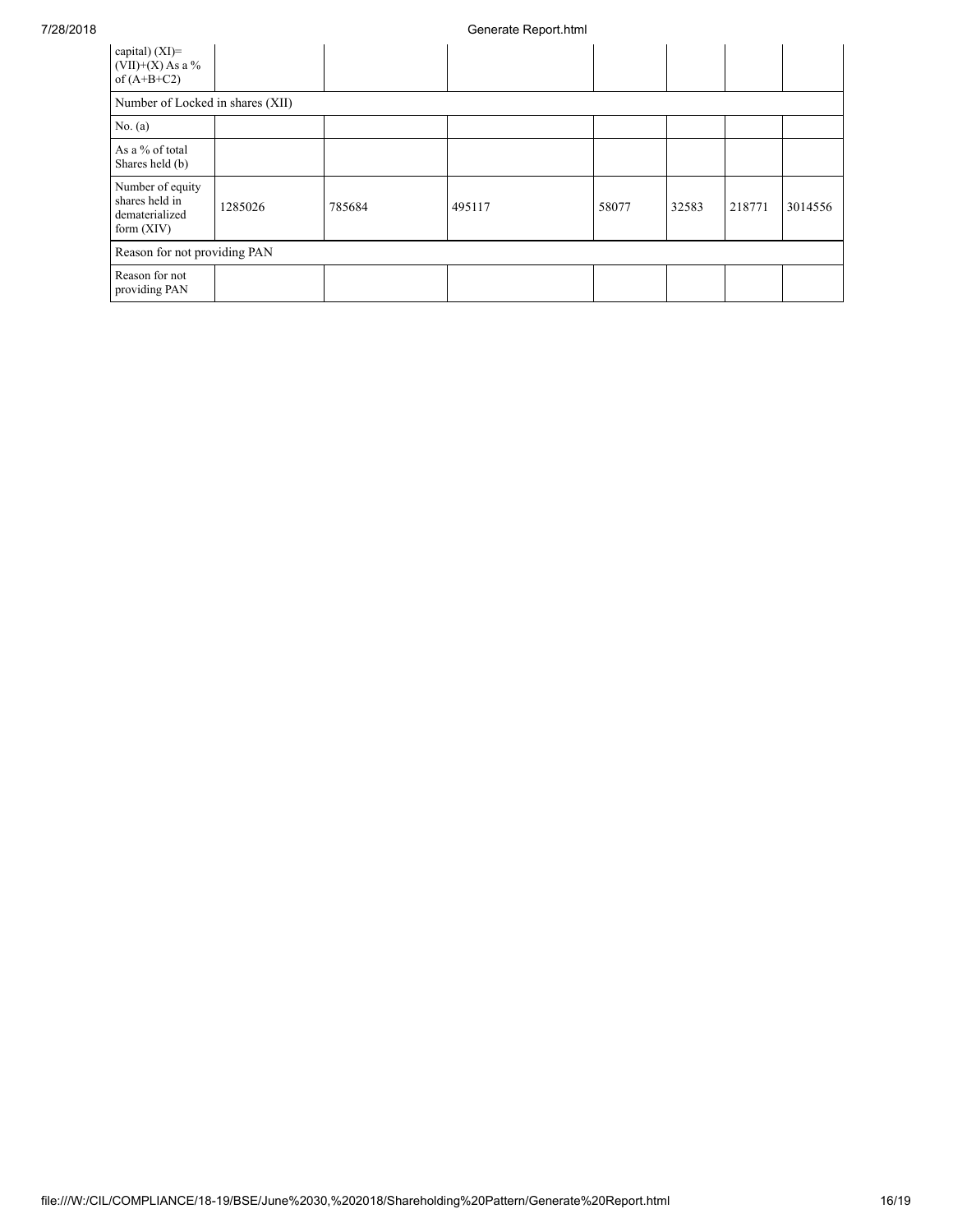| Any Other (specify)                                                                                                                                                                  |                                                               |  |  |  |  |
|--------------------------------------------------------------------------------------------------------------------------------------------------------------------------------------|---------------------------------------------------------------|--|--|--|--|
| Searial No.                                                                                                                                                                          |                                                               |  |  |  |  |
| Category                                                                                                                                                                             |                                                               |  |  |  |  |
| Category / More<br>than 1 percentage                                                                                                                                                 |                                                               |  |  |  |  |
| Name of the<br>Shareholders (I)                                                                                                                                                      | Click here to go back                                         |  |  |  |  |
| PAN(II)                                                                                                                                                                              | Total                                                         |  |  |  |  |
| No. of the<br>Shareholders (I)                                                                                                                                                       | 173                                                           |  |  |  |  |
| No. of fully paid<br>up equity shares<br>$\text{held} (IV)$                                                                                                                          | 3325987                                                       |  |  |  |  |
| No. Of Partly paid-<br>up equity shares<br>held(V)                                                                                                                                   |                                                               |  |  |  |  |
| No. Of shares<br>underlying<br>Depository<br>Receipts (VI)                                                                                                                           |                                                               |  |  |  |  |
| Total nos. shares<br>held $(VII) = (IV) +$<br>$(V)$ + $(VI)$                                                                                                                         | 3325987                                                       |  |  |  |  |
| Shareholding as a<br>% of total no. of<br>shares (calculated<br>as per SCRR,<br>1957) (VIII) As a<br>% of $(A+B+C2)$                                                                 | 16.62                                                         |  |  |  |  |
|                                                                                                                                                                                      | Number of Voting Rights held in each class of securities (IX) |  |  |  |  |
| Class eg: X                                                                                                                                                                          | 3325987                                                       |  |  |  |  |
| Class eg:y                                                                                                                                                                           |                                                               |  |  |  |  |
| Total                                                                                                                                                                                | 3325987                                                       |  |  |  |  |
| Total as a % of<br>Total Voting rights                                                                                                                                               | 16.62                                                         |  |  |  |  |
| No. Of Shares<br>Underlying<br>Outstanding<br>convertible<br>securities $(X)$                                                                                                        |                                                               |  |  |  |  |
| No. of Shares<br>Underlying<br>Outstanding<br>Warrants (Xi)                                                                                                                          |                                                               |  |  |  |  |
| No. Of Shares<br>Underlying<br>Outstanding<br>convertible<br>securities and No.<br>Of Warrants (Xi)<br>(a)                                                                           |                                                               |  |  |  |  |
| Shareholding, as a<br>% assuming full<br>conversion of<br>convertible<br>securities (as a<br>percentage of<br>diluted share<br>capital) (XI)=<br>$(VII)+(X)$ As a %<br>of $(A+B+C2)$ | 16.62                                                         |  |  |  |  |
| Number of Locked in shares (XII)                                                                                                                                                     |                                                               |  |  |  |  |
| No. (a)                                                                                                                                                                              |                                                               |  |  |  |  |